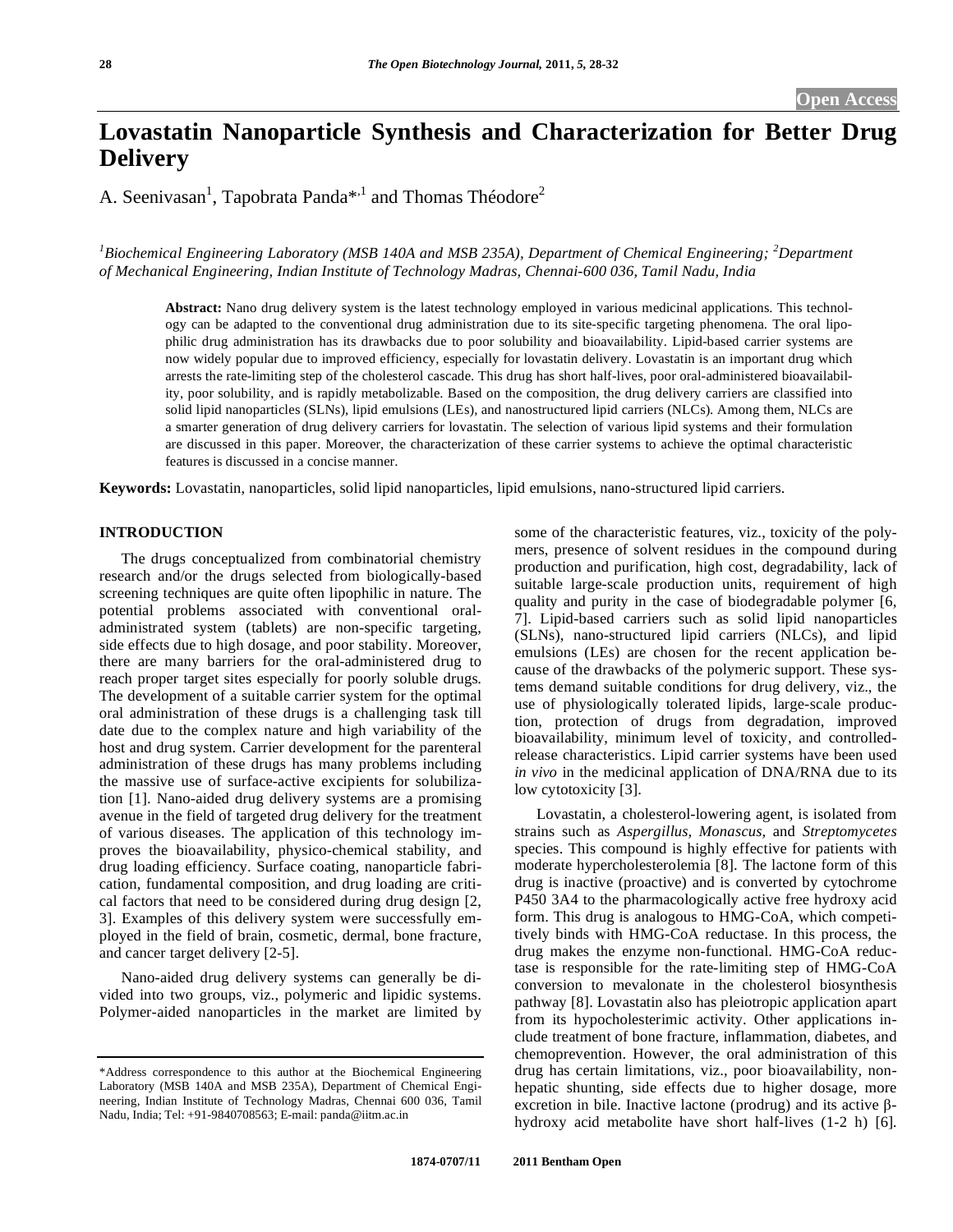Cholesterol biosynthesis in non-hepatic cells is important in normal cellular activities. Non-hepatic shunting of this drug leads to severe problems. Another important parameter is lipophilicity which determines the nature of the diffusion system. The lactone form of this drug is more lipophilic than its hydroxy acid form. This helps the lactone form to display efficient hepatic shunting through a simple passive diffusion mechanism. A formulation with a high degree of absorption and extended delivery potential would be extremely desirable for lovastatin [6]. Hence, this compound is encapsulated or coated with a suitable carrier to enhance its bioavailability and other properties, viz., dissolution rate, half-life period, drug loading capacity, and maximum attainable plasma concentration. Drug design will help to find more new pleiotropic applications with fewer side effects through the elimination of various potential barriers. This paper discusses emerging formulation designs for the delivery of poorly water-soluble lovastatin, their characterization, and applications.

## **LIPID-BASED CARRIERS FOR LOVASTATIN**

 Drugs are introduced into the human system with suitable carriers to increase their efficiency in different physiological conditions of the host system. Carriers like lipid-based carriers, polymeric supports, quantum dots, and microparticles are available for targeted drug delivery [3]. Lipid-based carriers are chosen, especially in lovastatin nanoparticles synthesis, due to some of the drawbacks of all other supporting materials. Lovastatin solid lipid nanoparticles (SLNs) are one such example for lipid-based carriers made from solid lipids. The solid lipids remain solid at body temperature and are stabilized by suitable surfactant(s). These lipidic materials can be highly purified triglycerides, complex glyceride mixtures or even waxes [6, 9, 10]. These SLNs have their own merits, such as lower cytotoxicity, excellent physical stability, protection of incorporated labile drugs from degradation, controlled drug release (fast or sustained depending on the incorporation method), good tolerance, site-specific targeting, physico-chemical properties, and best production scalability [8]. The inborn potential demerits of these SLNs are insufficient drug loading capacity, drug expulsion after polymorphic transition during storage, and relatively high water content of the dispersions (70 - 99.9%) [2, 6, 9, 10]. The perfection in the resultant nanoparticles is mainly dependent on the lipid matrix composition. A perfect crystal with few imperfections might be possible only if the lipid matrix consists of similar molecules. A highly-ordered crystal lattice cannot accommodate high amounts of drug since the incorporated drug can be located between fatty acid chains, between the lipid layers, and also in crystal imperfections. Therefore, the use of more complex lipids such as mono, di, and triglycerides with different chain lengths are more suitable for higher drug loading. The transition to highly-ordered lipid particles could also be the reason for drug expulsion from the prepared nanoparticles. Usually, the synthesized lipids were partially crystallized in higher energy modifications with more imperfections in the crystal lattice. Moreover, the preservation of the  $\alpha$ -modification during storage and transformation after administration (e.g., by temperature changes) could lead to triggered and controlled release characteristics. This modification depends on change in temperature. More reports are available on these

aspects for topical formulations [2, 6, 9, 10]. Lipid emulsions (LEs), as reported, have been prepared using liquid lipids and coated with liquid emulsifiers. Besides the merits, it has more demerits like physical instability caused by both the incorporated drug and the storage environment. Lipid-drug conjugates and liposomes are also found to have potential medicinal applications [3, 6, 11].

 Another wide and advanced generation lipidic carrier is the nanostructured lipid carrier (NLCs) which possesses a solid lipid matrix and a portion of suitable liquid lipid in the core side along with the lactone form of this drug. The efficiency of the NLCs was improved by a lipophilic emulsion coating. The NLC system has been shown to have more oral administration bioavailability, physical stability, improved properties for drug loading, modulation of drug delivery profile, and stable drug incorporation during storage. Due to its lipophilic nature, it is well-suited for lipophilic drug administration. Some of the lipophilic and hydrophobic emulsifiers used for the preparations of NLCs are myverol 18-04K, soybean phosphatidylcholine, and Pluronic F68 [6, 10]. These emulsifiers play a vital role in targeted drug delivery, stabilization during storage, and optimum release of this drug [6, 7].

 NLCs are further classified based on their solid and liquid lipid content, spatial arrangement of the drug, dispersing (aqueous or oil) medium, and composition. One such classification based on the composition of lipids are low oil, high oil, and amorphous oil NLCs [7, 11]. More space for the accommodation of drug molecules (high drug load) could be achieved by mixing solid lipids with small amounts of liquid lipids (oils). For example, spatially different lipids like glycerides composed of different fatty acids can be mixed together leading to larger distances between the fatty acid chains of the glycerides and general imperfections in the crystal. This model is known as ''imperfect type NLCs'' [7]. Many drugs show a higher solubility in oils than in solid lipids. Hence, this drug can be dissolved in oil and still be protected from degradation by the surrounding solid lipids. The amount of oil should not exceed the amount of solid lipid to get a perfect nanostructure. Since a high solubility of oil molecules in the solid lipid leads to phase separation, and there is a possibility of the formation of oily nanocompartments within the solid lipid matrix [7, 9]. This ''multiple-type NLC'' can be considered as an analog to water/oil/water emulsion as it has oil-in-solid lipid-in-water dispersion. Usually, drug expulsion was noticed either during crystallization or transformation of the solid lipid. This can be prevented by the formation of an ''amorphous type NLC'' [9]. Hydroxyoctacosanylhydroxystearate and isopropylmyristate are the special lipids used for crystallization instead of natural cooling. It has been used as a carrier for various drug targeting systems due to its potential merits [6, 7, 11].

## **PREPARATION OF LIPID-BASED CARRIERS**

 A suitable lipid-based carrier for this drug was prepared by choosing suitable lipidic materials (liquid and solid), processing conditions, and processes (Fig. **1**). Usually, lipidic carriers are chosen for lipophilic drugs mainly due to their poor solubility characteristics. Solid lipids are used to give a solid support to the incorporated drug. Solid lipids are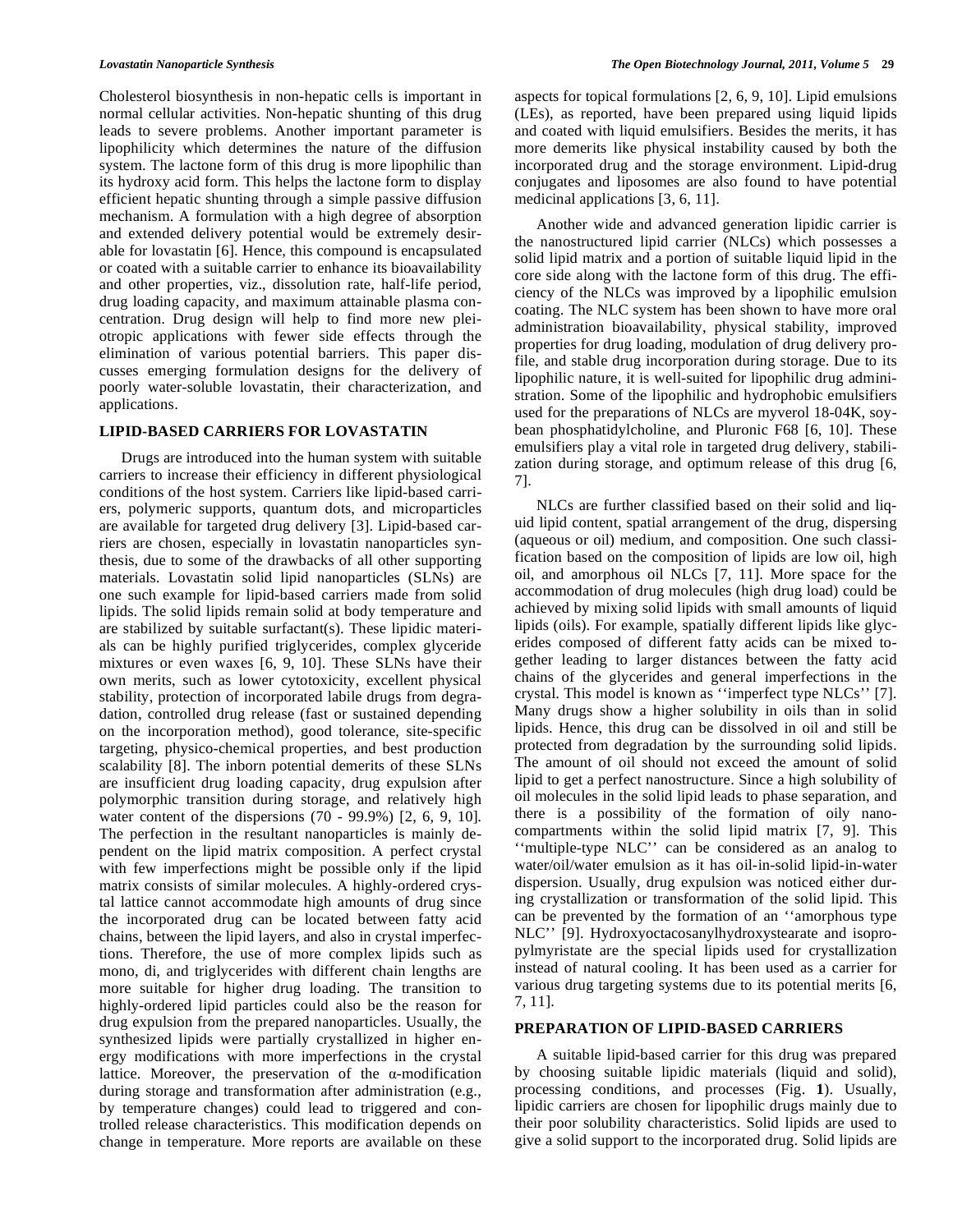

**Fig. (1).** Schematic illustration of the overall process involved in lovastatin nanoparticles preparation and characterization

melted to prepare the solid coating over the drug particles or to entrap the nanoparticles based on the immobilization techniques employed for enzymes and organisms. Initially, the lactone form of this drug powder was mixed with lipidic materials, viz., triglyceride and phosphatidylcholine and then dissolved in a suitable mixture of solvent. The selection and type of lipidic materials is important and is dependent on the type of application. Usually the SLNs were prepared by mixing this drug with a suitable solid lipid. Similarly, the lipid emulsions were prepared by mixing relatively low lipidic material with an aqueous emulsifying agent. The temperature of both the oil and aqueous phases should be the same to enhance mixing. Since these emulsifying agents determine the modulation in drug solubility and efficiency, the choice and difference in composition of the emulsifying agents are crucial factors which need to be considered for optimal design and delivery of nanoparticles. After mixing the hot aqueous phase and the oil phase together, the resulting solution was homogenized to a proper hot oil-in-water emulsion. This emulsion was then subjected to ultrasonication at both low and high frequencies to reduce the size of the nanoparticles and for proper homogenization. Finally, the desired nanoparticles were obtained by allowing the hot nanoemulsion to cool at room temperature. By this procedure, various lipidic carriers have been prepared for many drugs and especially for this lipophilic drug [2, 6, 10].

 Various methodologies such as high-pressure homogenization, preparation *via* micro-emulsions, solvent emulsification-evaporation or -diffusion, water-oil-water double emulsion, ultrasonication or high-speed stirring, precipitation with a compressed fluid anti-solvent system, rapid expansion from a liquefied-gas solution, spray freezing into liquid, and evaporative precipitation into aqueous solution are employed to produce specialized nanoparticles [1, 6, 7, 11]. Various combinations of solid, liquid lipids, and suitable emulsifiers have been employed to get optimum and more effective nanoparticles. For example, new generation NLCs were prepared by mixing both the solid and liquid lipids in different compositions to get an optimal delivery profile. There are some successful technologies employed in the preparation of specialized nanoparticles for delivering poorly soluble drugs to its target sites. Generally, these different technologies and their development are based on specific drug requirements such as barriers to its target, sustained release characteristics, sensitivity, physico-chemical properties, and expected modulation profiles. Moreover, the formation of cavities, nature of drug and its stability, position, drug loading capacity, melting point of the active ingredients, dissolution, precipitation properties, and final product characteristics are also important in the technology development. These technologies have to be robust and should be applicable to various drugs in different environments. Examples for some selective technologies available in the preparation of drug carriers are dissocubes, nanocrystal technology, nanomorph technology, nanoedge technology, nanopure technology, crititech technology, nanocochleate technology, and controlled-flow cavitation technology [1, 6, 7, 11]. These technologies can be adapted for lovastatin nanoparticle synthesis with necessary modifications.

# **CHARACTERIZATION OF LIPID-BASED CARRI-ERS**

 Many techniques are available for the characterization of lovastatin nanoparticles. The drug sample was subjected to hot homogenization followed by ultrasonication with and without the lipid material to get the desired size. It is important to have nanoparticles of the desired size, bioavailability, and physico-chemical stability. Size measurement is a cru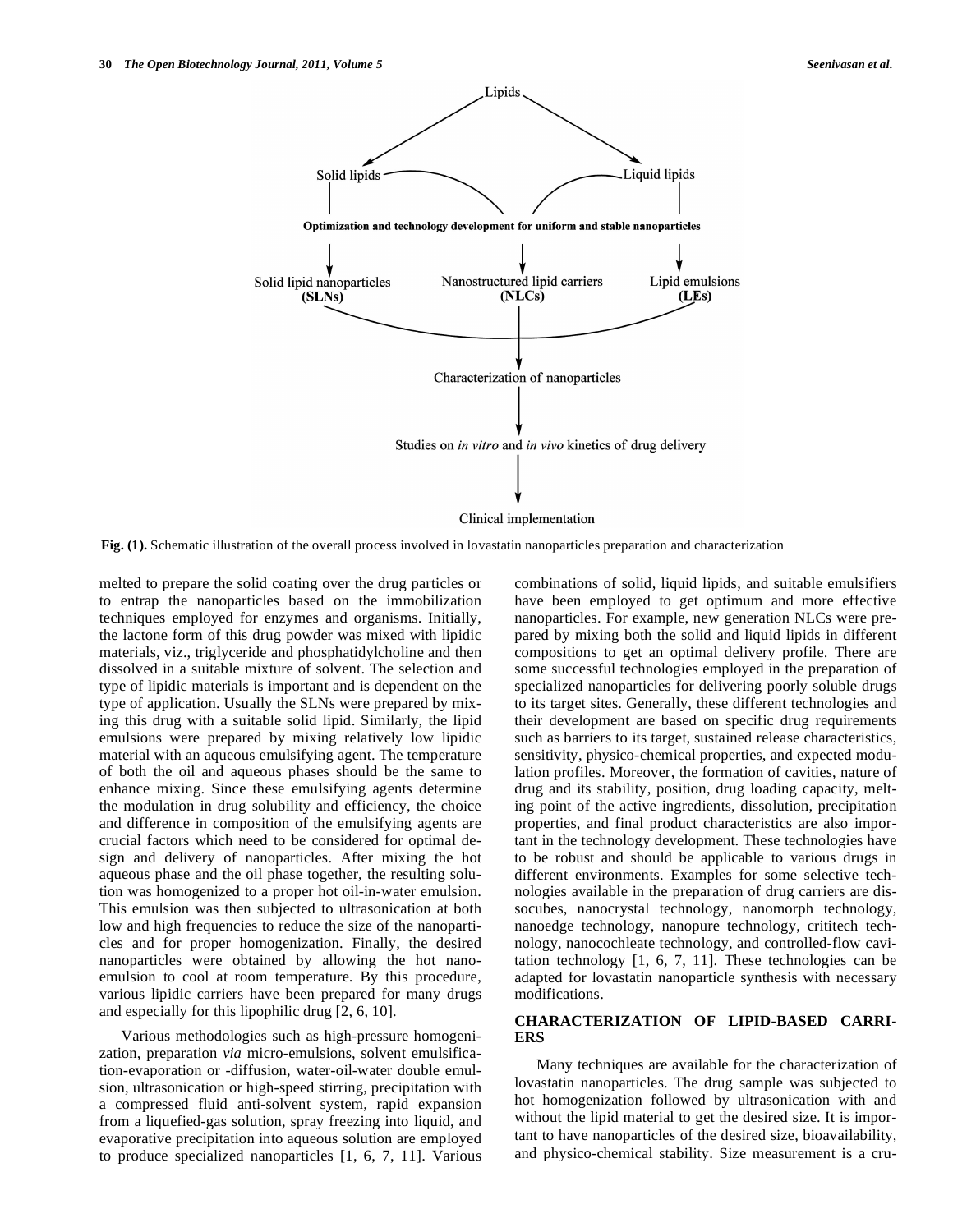cial factor by which design processes are optimized. The average size and zeta potential were measured by photon correlation spectroscopy at a particular temperature  $(25^0C)$ and scattering angle  $(90^0)$ . The zeta potential measurement of lovastatin is based on its electrophoretic mobility in the aqueous medium [6, 10]. Suresh *et al*. have studied the average size and zeta potential of lovastatin nanoparticles at  $25^{\circ}$ C at an electric field strength of 23.2 V/cm at different pH values (pH 6.9 to 7.2). They determined the average size and zeta potential of SLNs (99.5% encapsulation efficiency) as 65.6 nm and -15.8 mV, respectively with tripalmitin [10]. Chen *et al*. studied the effect of emulsifying agents on different combinations of NLCs. They reported an average size and zeta potential of 183.2 nm and -2.7 mV, when soybean phosphatidylcholine and myverol emulsifiers were used with precirol:squalene in the ratio of 2:8 and 0:10, respectively. Moreover, the nanoparticles with consistent negative charge could not be controlled with the lipidic material and emulsifiers [6]. Encapsulation efficiency is another crucial parameter that must be measured to find the effectiveness of lipid materials and process parameters involved in various operations, viz., homogenization, ultrasonication, and mixing. The non-encapsulated lovastatin was removed by size exclusion chromatography from the prepared stock of nanoparticles and the encapsulated drug concentration was measured by HPLC (238 nm) by dissolving the coating over this drug. Maximum encapsulation efficiencies of 73% and 65% were obtained with myverol and soybean phosphatidylcholine, respectively [6]. The degree of crystallinity was measured by differential scanning calorimetry (DSC) and powder X-ray diffractometry (PXRD) which also helped investigate the status of the lipids and the drug in the prepared and lyophilized nanoparticles preparation [10].

 The molecular environment (polarity) could be ascertained by fluorometric spectrophotometry based on the solvatochromism of Nile red, a lipophilic fluorescent marker used as the model solute. Partitioning of the drug in both the lipid and aqueous phases was measured by HPLC to know the amount of drug in both the phases [6]. *In vitro* release characteristics of this drug from lipid nanoparticles were measured using a Franz diffusion cell system and the quantum of drug released from the carriers due to the environmental conditions was measured by HPLC. An *in vivo* study has been reported in animals to determine the pharmacokinetic characteristics of this drug by measuring its concentration in the blood serum using HPLC [6]. Recently, animal skin has been used in the Franz diffusion cell to study the permeability characteristics and other important pharmacological parameters. Apart from these analyses, the stability of the prepared nanoparticles was studied by measuring the particle size (photon correlation spectroscopy, laser diffraction), charge, and thermal analysis (DSC) as a function of time [6, 10]. These analyses gave the result of any decay or expulsion or physical deformation in the prepared nanoparticles during preparation and storage. The stability of the nanoparticles determines the overall success of the technology. Other analyses, viz., biological, radiographic techniques and immunological safety analysis would be necessary to estimate the target-determining capacity, transport characteristics, and toxicity of the prepared nanoparticles [3, 12].

# **CONCLUSIONS**

 Nanoparticle-based technologies enhance certain properties of this poorly water-soluble drug, lovastatin, viz., drugloading efficiency, stability, efficient first-pass uptake into hepatic cells, less toxicity, faster excretion, maximum plasma concentration, and bioavailability. Carriers must be chosen carefully and must be designed for different environments and applications to enhance all possible pleiotropic effects. In the context of pleiotropic application, this drug delivery system has shown better results compared to conventional treatment in the case of bone fracture. Some of the characteristics of this lipophilic drug, viz., target specificity, diffusion, sustained release, and intactness can be improved by careful selection of the lipidic material. LEs, SLNs, and NLCs are some of the diversified carriers used in drug delivery system. Among these, NLCs have lots of advantages over the other carriers, such as high drug loading capacity, improved release characteristics, and possibility of multiple drug incorporation. The conventional concept of "one drug and one disease" model can be overcome by incorporating multiple drugs including vitamins and antioxidants in a layer by layer fashion. Still, studies on this lovastatin-based nano-aided system for other applications are not available. The impact of residual solvent is an important problem that needs to be addressed by a careful selection of the dispersion medium or by the use of supercritical fluids in a green way so as to avoid harmful effects to the host system. Potential problems of the drug delivery system have been addressed by engineering the lipid materials, emulsifiers, and dispersion medium in a green way. This robust system is well-suited for drugs having high sensitivity, site specificity, and is highly toxic to sites other than the target site. Thus, the nano-aided drug delivery system is an appropriate option for poorly soluble lipophilic drugs.

### **REFERENCES**

- [1] Fahr A, Liu X. Drug delivery strategies for poorly water soluble drugs. Expert Opin Drug Deliv 2007; 4(4): 403-16.
- [2] Blasi P, Giovagnoli S, Schoubben A, Ricci M, Rossi C. Solid lipid nanoparticles for targeted brain drug delivery. Adv Drug Deliv Rev 2007; 59(6): 454-77.
- [3] Puri A, Loomis K, Smith B, *et al*. Lipid-based nanoparticles as pharmaceutical drug carriers: from concepts to clinic. Crit Rev Ther Drug Carrier Syst 2009; 26(6): 523-80.
- [4] Pardeike J, Hommoss A, Müller RH. Lipid nanoparticles (SLN, NLC) in cosmetic and pharmaceutical dermal products. Int J Pharm 2009; 366: 170-84.
- [5] Kaur IP, Bhandari R, Bhandari S, Kakkar V. Potential of solid lipid nanoparticles in brain targeting. J Control Release 2008; 127(2): 97-109.
- [6] Chen CC, Tsai TH, Huang ZR, Fang JF. Effects of lipophilic emulsifiers on the oral administration of lovastatin from nanostructured lipid carriers: physicochemical characterization and pharmacokinetics. Eur J Pharm Biopharm 2010; 74: 74-82.
- [7] Müller RH, Petersen RD, Hommoss A, Pardeike J. Nanostructured lipid carriers (NLC) in cosmetic dermal products. Adv Drug Deliv Rev 2007; 59(6): 522-30.
- [8] Seenivasan A, Subhagar S, Aravindan R, Viruthagiri T. Microbial production and biomedical applications of lovastatin. Indian J Pharm Sci 2008; 70:701-9.
- [9] Wissing SA, Kayser OA, Müller RH. Solid lipid nanoparticles for parenteral drug delivery. Adv Drug Deliv Rev 2004; 56(9): 1257- 72.
- [10] Suresh G, Manjunath K, Venkateswarlu V, Satyanarayana V. Preparation, characterization, and *in vitro* and *in vivo* evaluation of lovastatin solid lipid nanoparticles. AAPS PharmSciTech 2007; 8(1): E162-70.